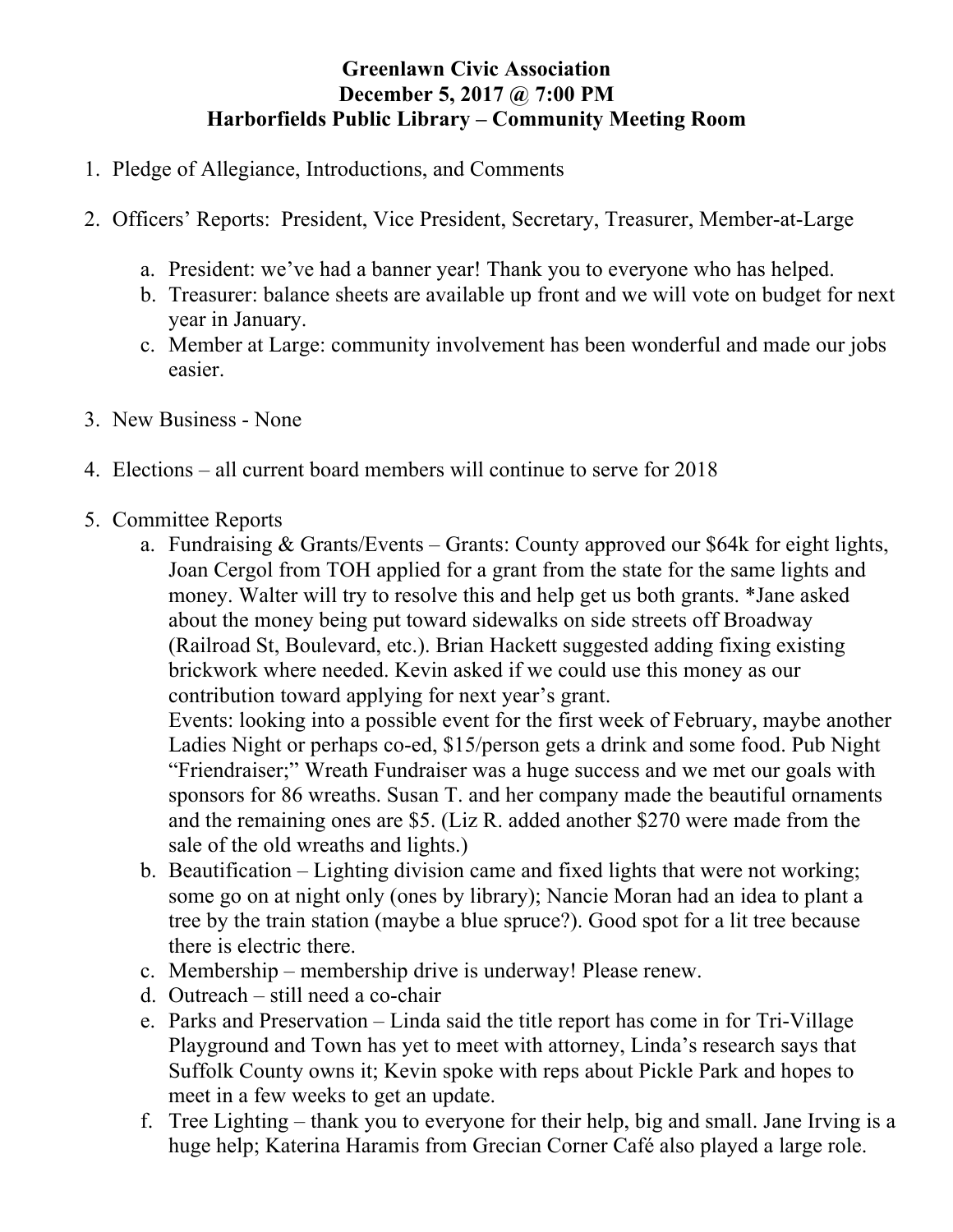Mailbox to Santa was a big hit. Natalie said Assemblyman Raia inquired about why the parade was stopped years ago. Kevin said people felt that too much time was spent on the parade and really dragged out the event. It became a little too complicated. It also becomes more expensive with insurance and permits. Weather is always a gamble that time of year as well. Northport does a large parade but they have a Chamber of Commerce.

- g. Traffic & Safety Crime is always up around the holiday season. #1 crime is larceny (mostly from autos because they are often unlocked). The mounts used on the pedestrian crosswalks were inappropriate for roads and are really intended for parking lots. Working with Leg. Spencer to get more appropriate ones. Getting an additional speed sign on Pulaski Road (eastbound, east of Taylor Ave) thanks to Leg. Steve Stern. Education and enforcement are lacking in traffic safety in the area. Kevin asked if there could be a "fun" defensive driving seminar. Nancie pointed out that many families in the community are allowing their teens to drive illegally (before  $17<sup>th</sup>$  birthday). When new police commissioner is announced, let's hit the ground running and get him or her in the community.
- h. Business no report. Dick Holmes commended Laura on all her hard work!
- 6. Community Participation
	- a. Kevin Smith: the new liquor store had flashing lights in the window and when told they couldn't, they were very accommodating and looking for input. Same for Remy and Jack's Barber Shop.
	- b. Walter Old Fields was featured on News 12 today.
	- c. Jeanne H. commended Kevin on his wonderful work on the tree lighting and it's getting better and better!
	- d. Rob wanted to acknowledge that we have four past presidents in the room and we should say, thanks!
- 7. Next Meeting:
	- a. Tuesday, January  $2^{nd}$  @ 7pm in the Community Meeting Room
- 8. Holiday Party!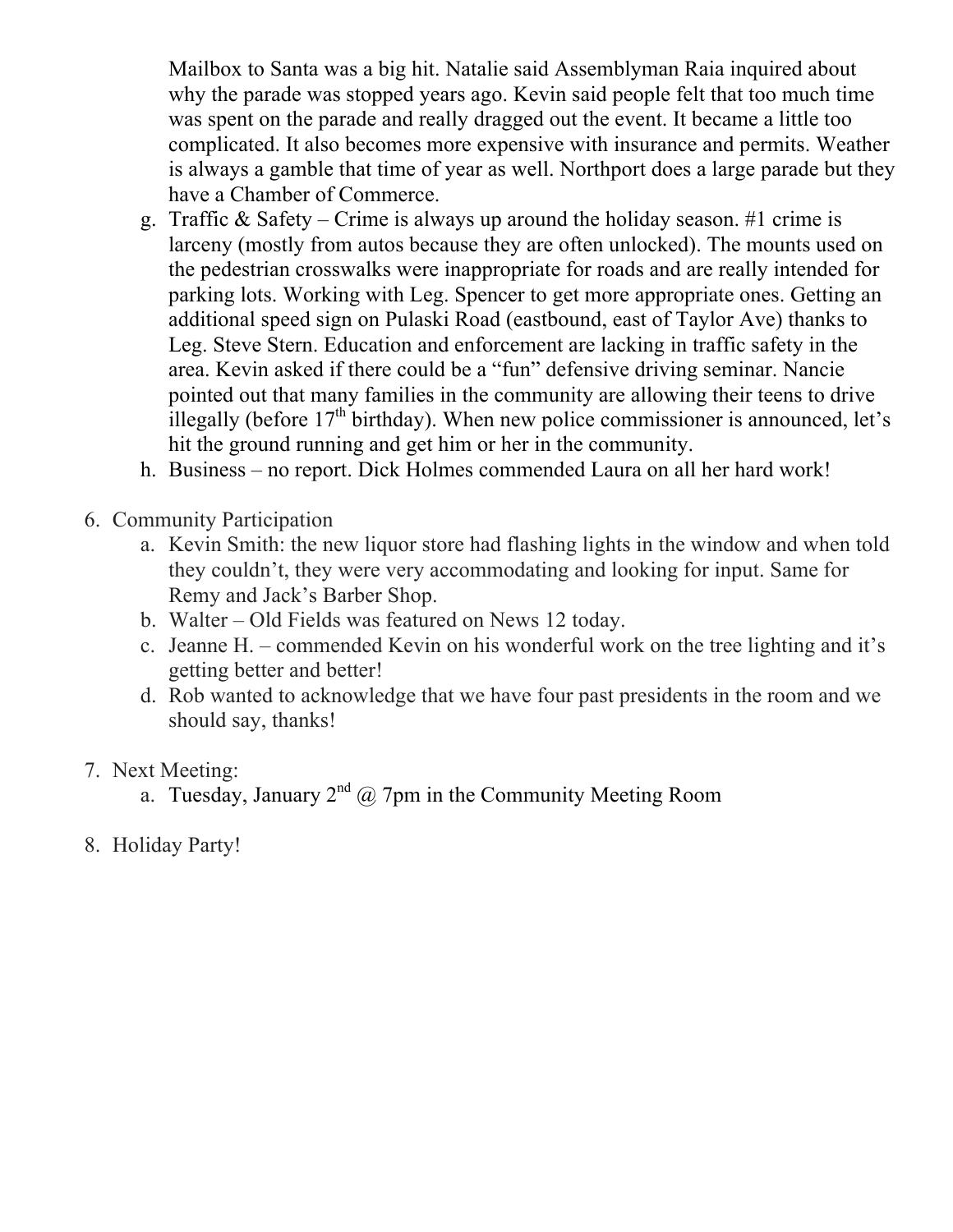## **Greenlawn Civic Association Meeting Minutes 11/6/17**

- 1. Pledge of Allegiance, Introductions, and Comments
- 2. Officers' Reports: President, Vice President, Secretary, Treasurer, Member-at-Large
	- a. Elections will be held at next meeting; nominating forms are available
- 3. New Business
	- a. Presentation of donation from The Look to Pink Aid thank you to everyone who participated!
- 4. Committee Reports
	- a. Fundraising  $& Grants/Events Trivia Night is 11/21$ ; wreath fundraiser is underway for \$40 a wreath
	- b. Beautification winter plantings are in; new wreaths need to be fluffed and have bows tied on
	- c. Membership membership drive is kicking off soon and we are looking into issues with auto-renew; GCA is not raising prices for membership for the 2018 term
	- d. Outreach Community Day was AMAZING! Thank you to everyone who helped, especially the local businesses, Harborfields Library, Town of Huntington, PTA and Harborfields organizations, and Suzie Lustig. Jess will be stepping down as Outreach co-chair for the upcoming year.
	- e. Parks and Preservation ongoing look into who holds title on Tri-Village Park, Pickle Park updates will hopefully begin in the spring
	- f. Tree Lighting Sunday, December  $3^{rd}$  at 3:45pm, committee continues to meet to plan
	- g. Traffic & Safety
	- h. Business big thank you to Laura David of First National Bank for organizing a wonderful Halloween on Broadway!
- 5. Community Participation
	- a. Representative from Leg. Spencer's office shared great news that GCA's application for a grant for additional lighting in town has been approved, thank you to Walter for all his work on this. Additionally, Leg. Spencer was dismayed to see how quickly the pedestrian crossing signs were damaged. He is pushing to have the signs replaced with ones that are more sturdy.